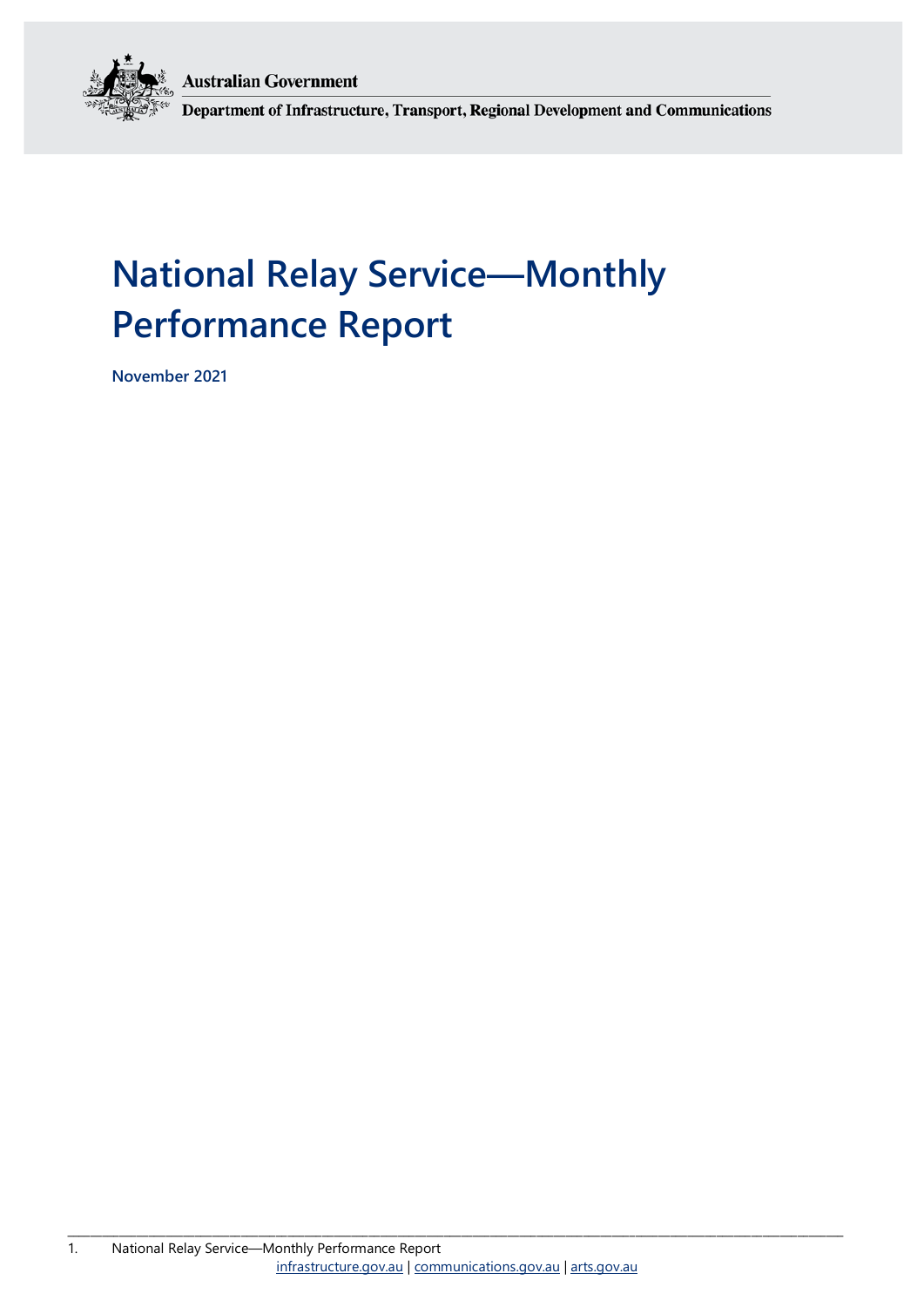© Commonwealth of Australia 2021 November 2021 / INFRASTRUCTURE

### **Ownership of intellectual property rights in this publication**

Unless otherwise noted, copyright (and any other intellectual property rights, if any) in this publication is owned by the Commonwealth of Australia (referred to below as the Commonwealth).

#### **Disclaimer**

The material contained in this publication is made available on the understanding that the Commonwealth is not providing professional advice, and that users exercise their own skill and care with respect to its use, and seek independent advice if necessary.

The Commonwealth makes no representations or warranties as to the contents or accuracy of the information contained in this publication. To the extent permitted by law, the Commonwealth disclaims liability to any person or organisation in respect of anything done, or omitted to be done, in reliance upon information contained in this publication.

#### **Creative Commons licence**

With the exception of (a) the Coat of Arms; (b) the Department of Infrastructure, Transport, Regional Development and Communications photos and graphics; and (c) [OTHER], copyright in this publication is licensed under a Creative Commons Attribution 4.0 Australia Licence.

Creative Commons Attribution 4.0 Australia Licence is a standard form licence agreement that allows you to copy, communicate and adapt this publication provided that you attribute the work to the Commonwealth and abide by the other licence terms.

Further information on the licence terms is available from [https://creativecommons.org/licenses/by/4.0/.](https://creativecommons.org/licenses/by/4.0/) This publication should be attributed in the following way: © Commonwealth of Australia 2021.

#### **Use of the Coat of Arms**

The Department of the Prime Minister and Cabinet sets the terms under which the Coat of Arms is used. Please refer to the Commonwealth Coat of Arms — Information and Guidelines publication available at [www.pmc.gov.au.](http://www.pmc.gov.au/) 

#### **Contact us**

This publication is available in hard copy or PDF format. All other rights are reserved, including in relation to any Departmental logos or trade marks which may exist. For enquiries regarding the licence and any use of this publication, please contact:

Director—Publishing and Communications Communication Branch Department of Infrastructure, Transport, Regional Development and Communications GPO Box 594 Canberra ACT 2601 Australia Email: [publishing@communications.gov.au](mailto:publishing@communications.gov.au)

Websites: [www.infrastructure.gov.au](http://www.infrastructure.gov.au/) [| www.communications.gov.au](http://www.communications.gov.au/) | [www.arts.gov.au.](http://www.arts.gov.au/)

\_\_\_\_\_\_\_\_\_\_\_\_\_\_\_\_\_\_\_\_\_\_\_\_\_\_\_\_\_\_\_\_\_\_\_\_\_\_\_\_\_\_\_\_\_\_\_\_\_\_\_\_\_\_\_\_\_\_\_\_\_\_\_\_\_\_\_\_\_\_\_\_\_\_\_\_\_\_\_\_\_\_\_\_\_\_\_\_\_\_\_\_\_\_\_\_\_\_\_\_\_\_\_\_\_\_\_\_\_\_\_\_\_\_\_\_\_\_\_\_\_\_\_\_\_\_\_\_\_\_\_\_\_\_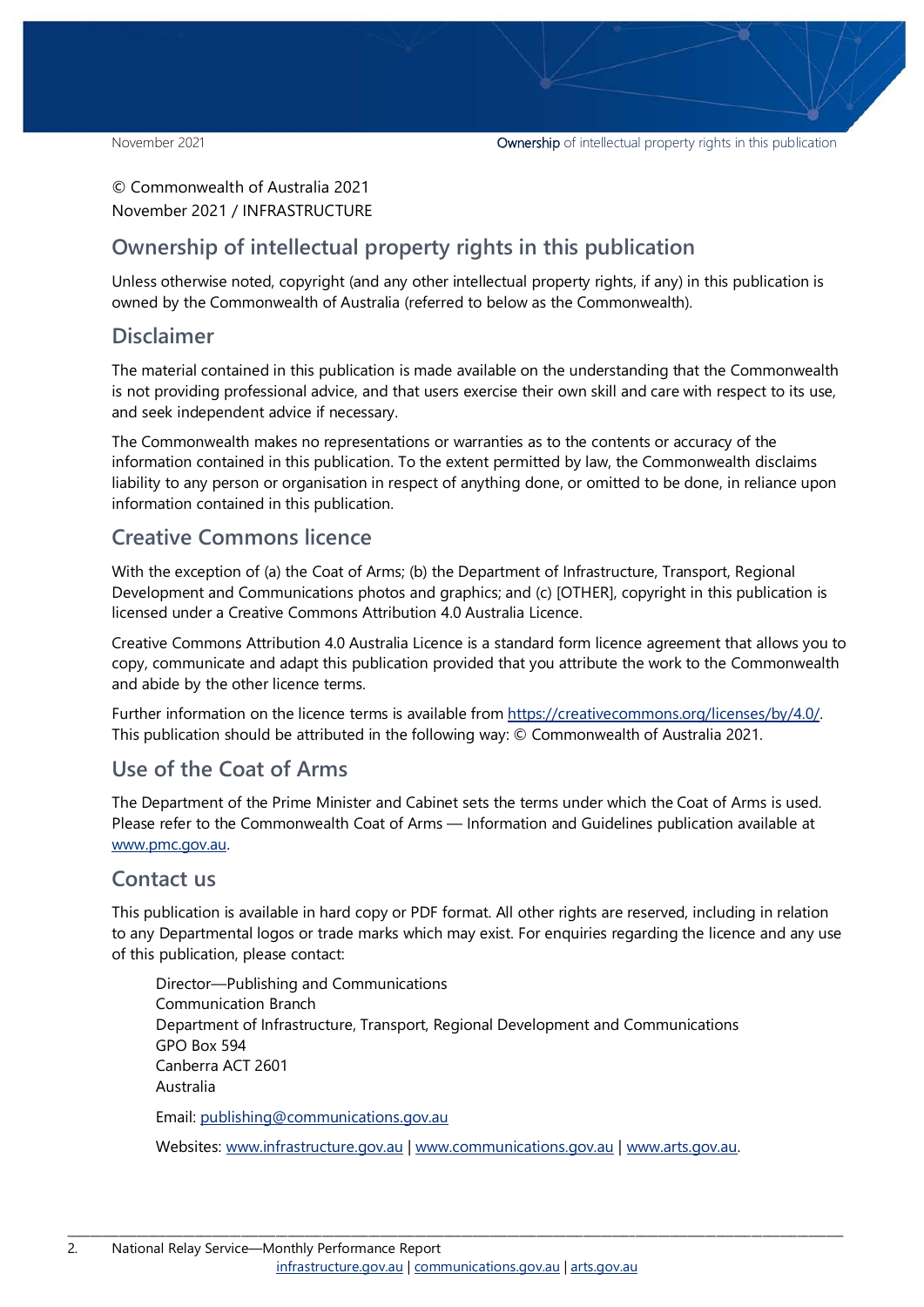November 2021

#### **Contents**

# Tables / images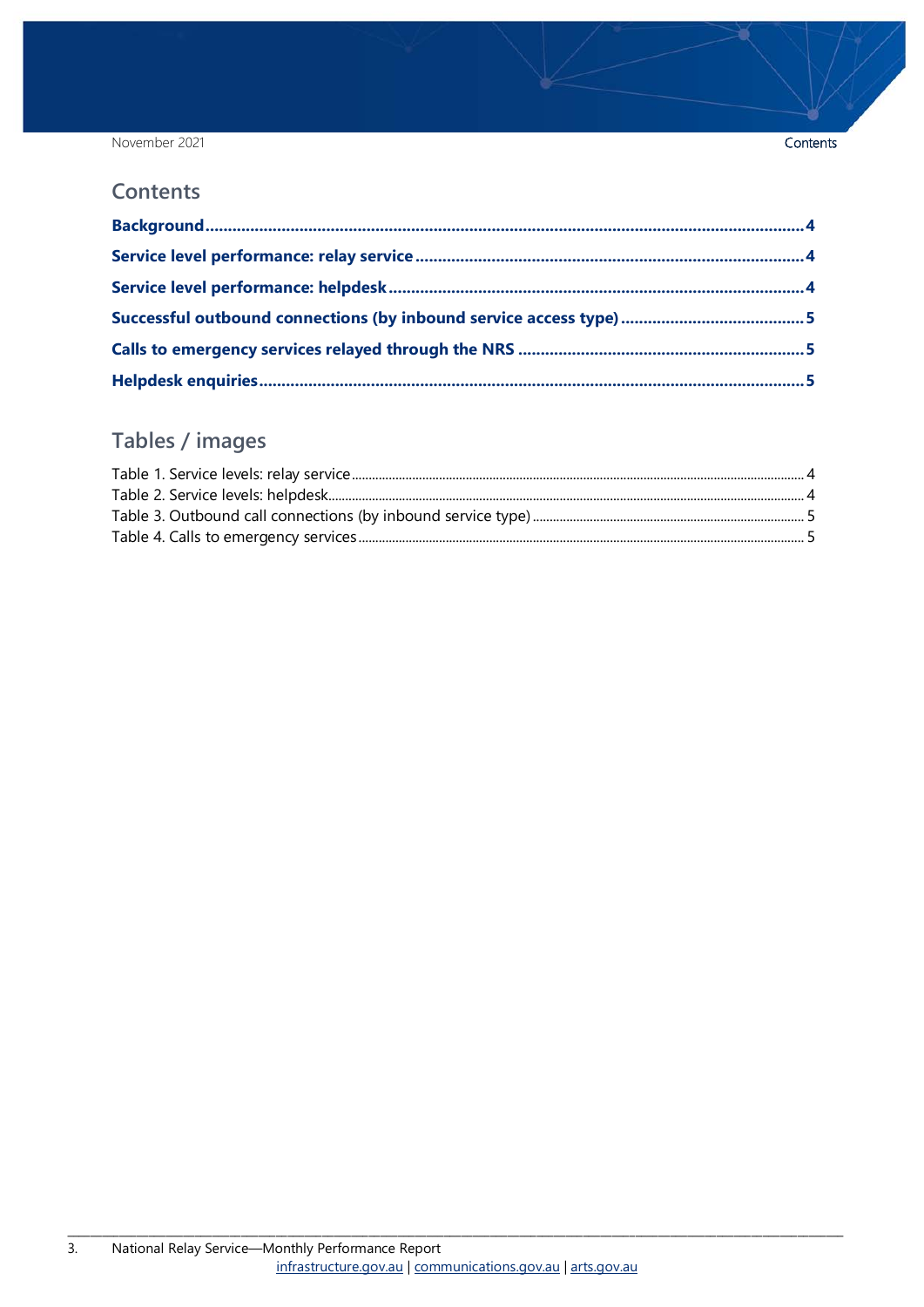### <span id="page-3-0"></span>**Background**

Concentrix, the National Relay Service (NRS) provider (relay and helpdesk services), submits activity and performance data to the Department of Infrastructure, Transport, Regional Development and Communications (the Department). This information is used to review the performance of the NRS against agreed service levels as well as provide data and information about how the NRS has been used in that month.

The Department then reports on NRS performance against agreed service levels and information on how the NRS is used, including the number of successful outbound connections, the number of calls to emergency services and the number of enquries to the NRS helpdesk.

### <span id="page-3-1"></span>**Service level performance: relay service**

| <b>Service level</b>                               | <b>Target</b>                                                                                                                                  | <b>November</b><br>2021 |
|----------------------------------------------------|------------------------------------------------------------------------------------------------------------------------------------------------|-------------------------|
| Grade of Service 1 106<br>and 000 emergency        | At least 85% of 106 and 000 calls are answered by a call-<br>taker within 5 seconds of reaching the relevant answering<br>point for the call.  | 98.14%                  |
| <b>Grade of Service 2 106</b><br>and 000 emergency | At least 95% of 106 and 000 calls are answered by a call-<br>taker within 10 seconds of reaching the relevant answering<br>point for the call. | 98.12%                  |
| <b>Abandon Rate</b>                                | No more than 5% of calls answered by a call taker are<br>abandoned after leaving the IVR or being presented to the<br>routing queue.           | 1.38%                   |
| <b>Grade of Service 3</b>                          | At least 85% of all other non-emergency calls are answered<br>by a call taker within 10 seconds                                                | 91.47%                  |
| <b>Grade of Service 4</b>                          | At least 80% of video relay calls are answered by a call taker<br>within 120 seconds                                                           | 89.58%                  |

<span id="page-3-3"></span>**Table 1. Service levels: relay service**

### <span id="page-3-2"></span>**Service level performance: helpdesk**

#### <span id="page-3-4"></span>**Table 2. Service levels: helpdesk**

| <b>Service level</b>                  | <b>Target</b>                                                                                                                                                                                                                                                                                            | <b>November</b><br>2021 |
|---------------------------------------|----------------------------------------------------------------------------------------------------------------------------------------------------------------------------------------------------------------------------------------------------------------------------------------------------------|-------------------------|
| <b>Grade of Service</b>               | 80% of all telephone calls answered by a call taker within 30<br>seconds                                                                                                                                                                                                                                 | 97.66%                  |
| <b>Acknowledgement</b>                | Must acknowledge greater than 85% of all enquiries received<br>through public NRS email addresses or forms from Accesshub or<br>from Helpdesk users within four hours where the enquiry is received<br>before 2 pm (AEST) on a business.<br>Day or otherwise by 12 noon (AEST) on the next business day. | 100%                    |
| <b>Contact Resolution</b>             | Resolve greater than 85% of all enquiries received within 2 business<br>days.                                                                                                                                                                                                                            | 100%                    |
| <b>Complaint</b><br><b>Resolution</b> | All complaints received are resolved within 20 business days of<br>them being raised                                                                                                                                                                                                                     | 100%                    |

\_\_\_\_\_\_\_\_\_\_\_\_\_\_\_\_\_\_\_\_\_\_\_\_\_\_\_\_\_\_\_\_\_\_\_\_\_\_\_\_\_\_\_\_\_\_\_\_\_\_\_\_\_\_\_\_\_\_\_\_\_\_\_\_\_\_\_\_\_\_\_\_\_\_\_\_\_\_\_\_\_\_\_\_\_\_\_\_\_\_\_\_\_\_\_\_\_\_\_\_\_\_\_\_\_\_\_\_\_\_\_\_\_\_\_\_\_\_\_\_\_\_\_\_\_\_\_\_\_\_\_\_\_\_